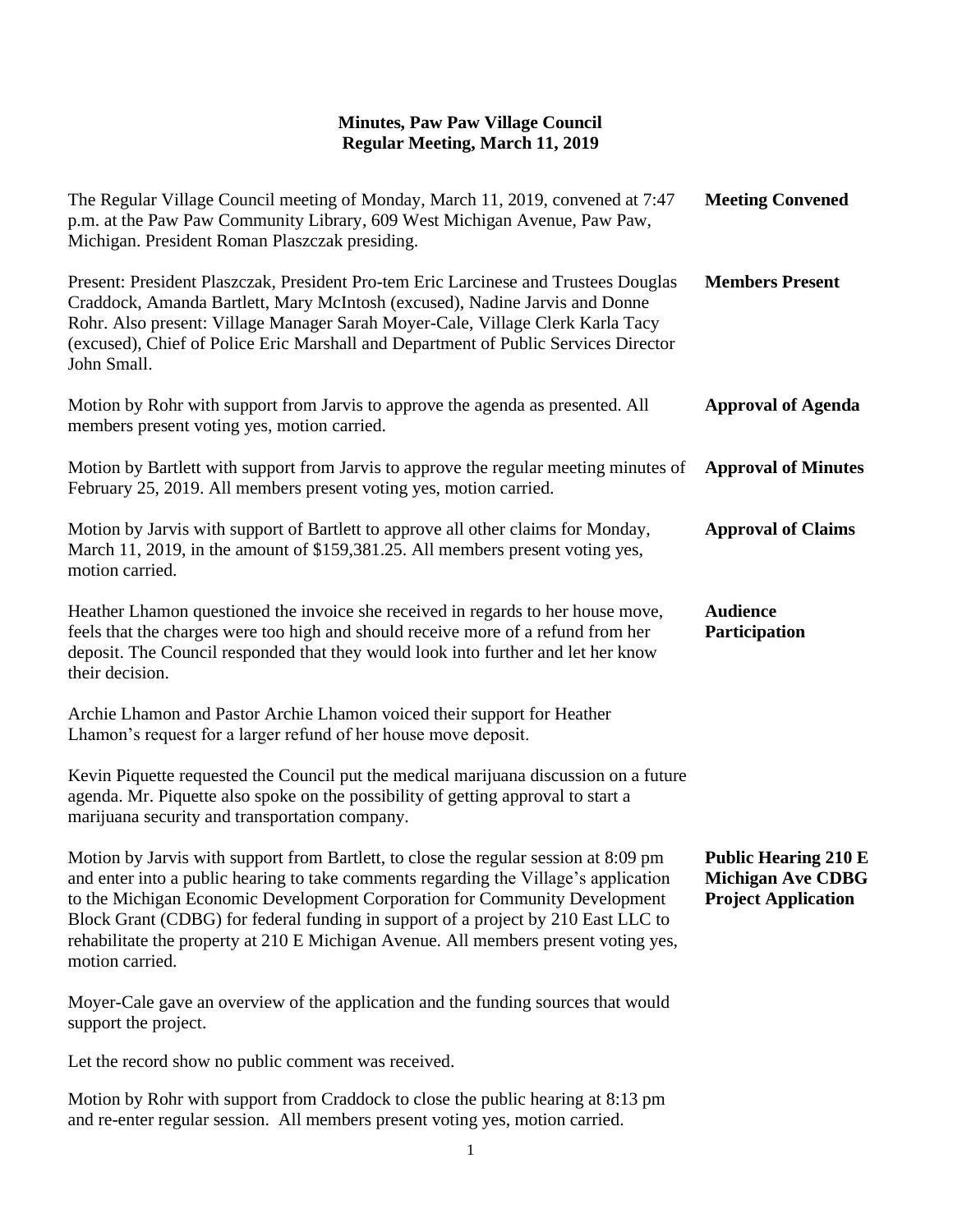Moyer-Cale explained Resolution 19-08 authorizes the submission of the Village's application for funding to rehabilitate the building at 210 E Michigan Ave. A similar resolution was previously passed, however since the total contributed dollars for the project have changed, an updated resolution is needed.

Motion by Bartlett with support of Jarvis to adopt Resolution 19-08 Authorizing the submission of an application for the Community Development Block Grant Funding for the 210 E Michigan Ave Downton Rehabilitation Project. All members present voting yes, motion carried.

Moyer-Cale reported Night Magic Displays proposes to provide fireworks for the Wine & Harvest Festival again this year. The total cost has increased from \$7,000 from past years to \$7,750. Funding for the fireworks comes from the Downtown Development Authority's contribution to the festival.

Motion by Rohr with support from Craddock to approve Night Magic Displays to provide fireworks for the Wine & Harvest Festival on September  $6<sup>th</sup>$  or  $7<sup>th</sup>$  for an amount not to exceed \$7,750. All members present voting yes, motion carried.

It was the consensus of the council that the firework contract does not need to be approved by the council in future years.

Moyer-Cale informed the Council that the driveway around the parking lot at the trailhead park area is essentially being used as a road. Patrons of the new brewery as well as people traveling to Harloff Manufacturing and other businesses are cutting through that drive rather than turning onto Commercial and using Factory or Dou Tang Roads. Moyer-Cale would like to name the street, making it an official road allowing the Village to receive annual Act 51 funds to help with maintenance costs. It was the consensus of the council to continue looking into this option.

The Council began discussing future modifications to the Village's water and sewer ordinances last year. This evening Moyer-Cale enclosed to the Council a review of the suggested changes completed last year by the village attorney. Moyer-Cale noted that she plans to have the attorneys start work on the revisions, but would like to know if there are additional parts of the ordinance that Council would like addressed. Council had no additions to the suggestions and directed Moyer-Cale to continue with the ordinance revision process. **Committee Meetings and Reports**

|            | <b>Finance and Admin</b> |
|------------|--------------------------|
| No Report. | <b>Public Services</b>   |
| No Report. | Area Parks & Rec         |
| No Report. | <b>DDA</b>               |
| No Report. |                          |

**New Business: Resolution 19-08 Authorization of CDBG Grant Application for 210 E Michigan**

**Ongoing Business:**

**Wine & Harvest Festival Firework Approval**

**Street/driveway Maintenance**

**Water & Sewer Ordinance Revisions**

**Economic Develop**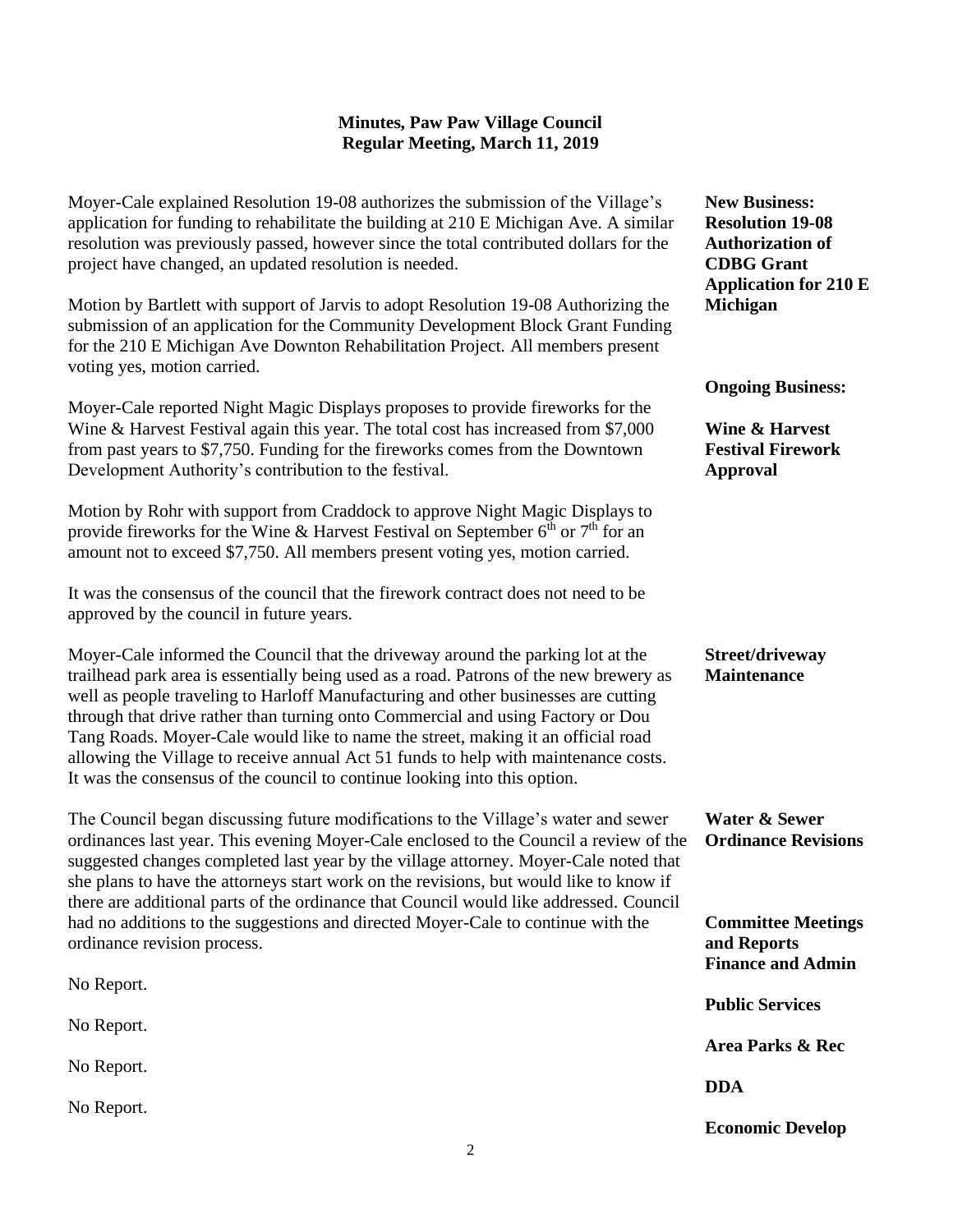No Report.

| No Report.                                                                                                                                                                                                                                                                                                                                                                                              | <b>Farmers Market</b>                       |
|---------------------------------------------------------------------------------------------------------------------------------------------------------------------------------------------------------------------------------------------------------------------------------------------------------------------------------------------------------------------------------------------------------|---------------------------------------------|
| Larcinese reported the fire department received their new air packs                                                                                                                                                                                                                                                                                                                                     | <b>Fire Board</b>                           |
| Plaszczak reported the Historical Committee is working on organizing the new<br>museum at the Carnegie Center.                                                                                                                                                                                                                                                                                          | <b>Historical Committee</b>                 |
| No Report.                                                                                                                                                                                                                                                                                                                                                                                              | <b>Housing Commission</b>                   |
| No Report.                                                                                                                                                                                                                                                                                                                                                                                              | <b>Maple Lake</b><br><b>Preservation</b>    |
| Jarvis reported the Planning Commission is working on amending the R2 district                                                                                                                                                                                                                                                                                                                          | <b>Planning Commission</b>                  |
| No Report.                                                                                                                                                                                                                                                                                                                                                                                              | <b>Wellhead Protection</b>                  |
| No Report.                                                                                                                                                                                                                                                                                                                                                                                              | <b>Wine &amp; Harvest</b>                   |
| Plaszczak commented that the three-lane street concept will not work based on the<br>Village's previous experience. Plaszczak also questioned putting in bump outs as<br>there is a large amount of semi traffic rounding corners onto Michigan Ave and<br>Kalamazoo St.                                                                                                                                | <b>Council Comments</b><br><b>Plaszczak</b> |
| Jarvis reported she is glad the lake levels are rising and that the pot holes on Hazen St<br>have been fixed. In regards to the streetscape presentation, Jarvis supports the idea of<br>the bump outs and feels a more updated downtown area will appeal to younger<br>residents. Jarvis noted that the removal of the Van Buren Motor Supply building will<br>add additional parking spaces downtown. | <b>Jarvis</b>                               |
| Craddock agrees with Jarvis that the Village will need to refresh/modernize the<br>downtown area to attract new residents.                                                                                                                                                                                                                                                                              | <b>Craddock</b>                             |
| Rohr believes alleviating the steps along the curb downtown is one of her primary<br>interests with the streetscape plan. Rohr notes that multiple people have been injured<br>on the steps and believes it will make the businesses more accessible. Rohr likes the<br>idea of the bump outs and feels they will add visual interest to the streetscape.                                               | Rohr                                        |
| Bartlett stated an effort should be made to alleviate the truck traffic from the<br>downtown area. Bartlett agrees that the steps along the curb are difficult to navigate.<br>Bartlett supports the idea of the bump outs and feels it will create a visually more<br>appealing downtown and will be safer for children and the elderly.                                                               | <b>Bartlett</b>                             |
| Larcinese believes medical marijuana should be on a future agenda for further<br>discussion. Larcinese stated that 3 driving lanes should not be considered again for                                                                                                                                                                                                                                   | Larcinese                                   |